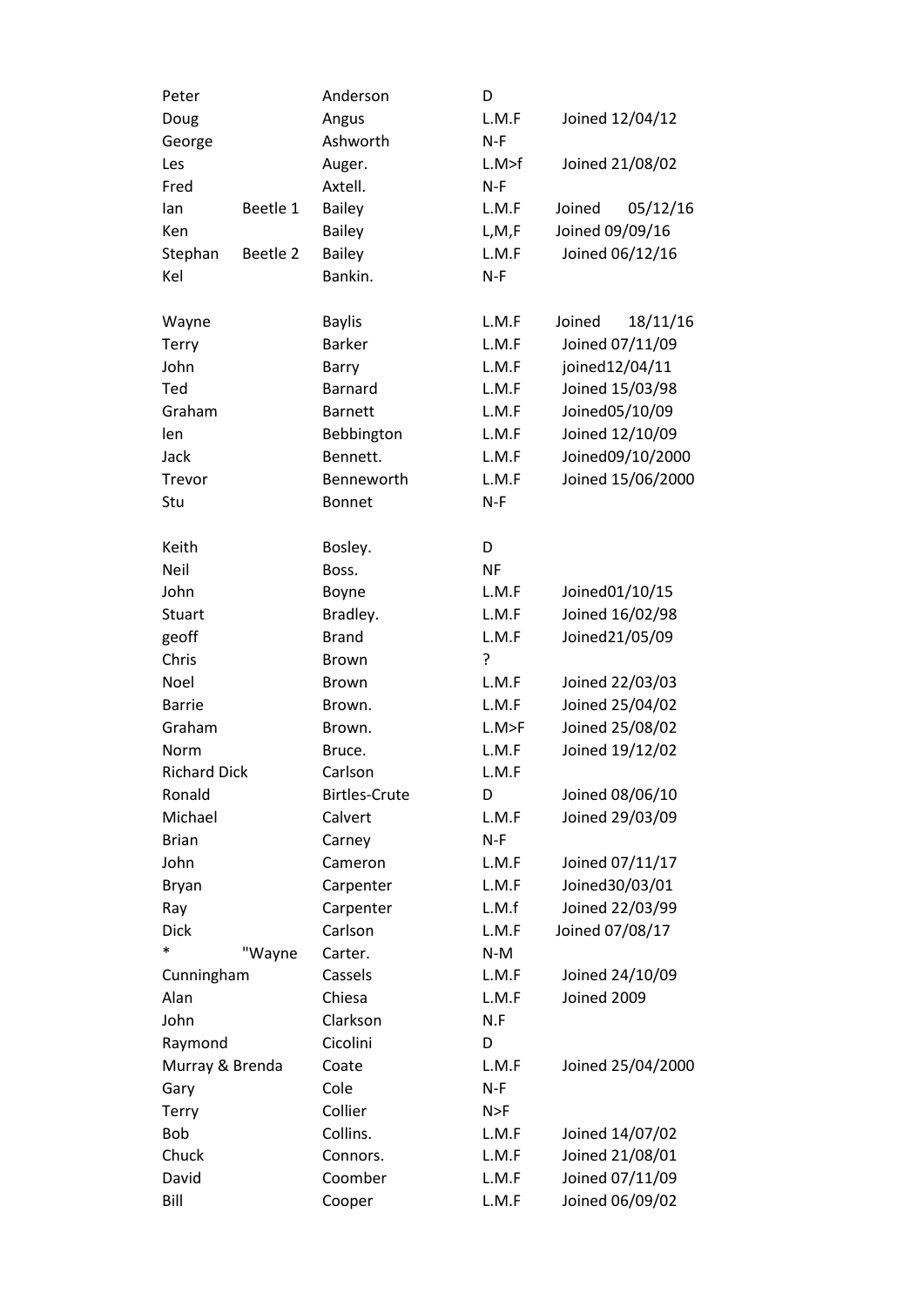| Stu                     | Cooper          | L.M.F | Joined 2008       |            |
|-------------------------|-----------------|-------|-------------------|------------|
| Jim                     | Cosgrove        | L.M.F | Joined25/04/01    |            |
| John                    | Darling         | L.M.F | Joined 10/09/13   |            |
| Malcolm                 | Cunningham      | L-F   | Joined03/08/09    |            |
| Wally                   | Davies          | $N-F$ |                   |            |
| Ken                     | Davies.         | L.M.F | Joined 25/08/02   |            |
| John                    | <b>Davies</b>   | L.M.F | Joined 23/11/16   |            |
| John                    | Darling         | L.M.F | Joined09/09/13    |            |
| Bill                    | De Boer.        | L.M.F | Joined 25/04/04   |            |
| <b>JUDY &amp; PETER</b> | Dejonge         | L-F   | Joined26/03/09    |            |
| John                    | Donohue.        | L.M.F | Joined 25/04/02   |            |
| <b>Charlie Downes</b>   |                 | L.M.F | Joined 16/03/98   |            |
| Colin                   | <b>Duffield</b> | L.M.F | Joined06/07/09    |            |
| Graham                  | Dunstan.        | L.M.F | Joinecd 06/01/03  |            |
| <b>Brian</b>            | Dyer            | L.M.F | Joined 25/04/2000 |            |
| Peter                   | Eaton           | L.M.F | Joined 11/02/09   |            |
| Damen                   | Edwards         | L.M.F | Joined 14/01/16   |            |
| Robert                  | Eley            | L.M.f | Joined 17/01/12   |            |
| Douglas                 | Ellacott        | D     | Joined07/04/11    | Pass 17/11 |
| Ray                     | Ellard          | L.M.F | Joined 25/04/10   |            |
| Mick                    | <b>Ellis</b>    | L.M.F | Joined 25/04/04   |            |
| *Alec                   | Englander       | D     |                   | Pass March |
| Kevin                   | Erwin.          | L.M.F | Joined 21/02/01   |            |
| Micheal                 | Eschback        | L.M.F | Joined 06/06/09   |            |
| *Ron                    | Evans           | $N-F$ | Joined 2008       |            |
| Eric                    | Evans           | L.M.F | Joined 28/03/08   |            |
| Adrian                  | Everett.        | L.M.F | Joined 258/04/02  |            |
| Jeffery                 | Faux            | L.M.F | Joined29/09/17    |            |
| Syd                     | Farmer          | D     | Joined 22/03/99   | Pass27/03/ |
| Rob                     | Farrell.        | L.MF  | Joined 06/09/02   |            |
| David                   | Field           | L.M.F | Joined 27/10/2000 |            |
| Jon                     | Fitzpatrick     | L.M.F | Joined 23/04/99   |            |
| peter                   | Foster          | L.M.f | Joined11/03/09    |            |
| Richard                 | Forward         | L.M.F | Joined 03/0/312   |            |
| Peter                   | Franks          | L.M.F | Joined06/01/12    |            |
| Allen                   | Fraser          | $N-F$ |                   |            |
| Wayne                   | Frew            | L.M.F | Joined05/02/12    |            |
| Dennis                  | Gardiner        | N, F  |                   |            |
| David                   | Geck            | L.M.F | Joined28/07/17    |            |
| Alan                    | George          | L.M.f | Joined 04/10/11   |            |
| Colin                   | Gerahty         | L.M.F | JJoined 23/05/13  |            |
| Victor                  | Guthrie         | d     | Joined 23/01/12   | Deceased C |
| Peter                   | Gleeson         | Hon   | Joined 02/09/17   |            |
| Don                     | Grieve          | N, F  |                   |            |
| Georgeowens             |                 | F     |                   |            |
| Kevin                   | Griffin         | L.M.F | Joined10/10/16    |            |
| John                    | Griffiths       | $I-f$ |                   |            |
| Lindsay                 | Gordon          | L.M.f | Joined28/10/17    |            |
| Peter                   | Gleeson         | $L-F$ |                   |            |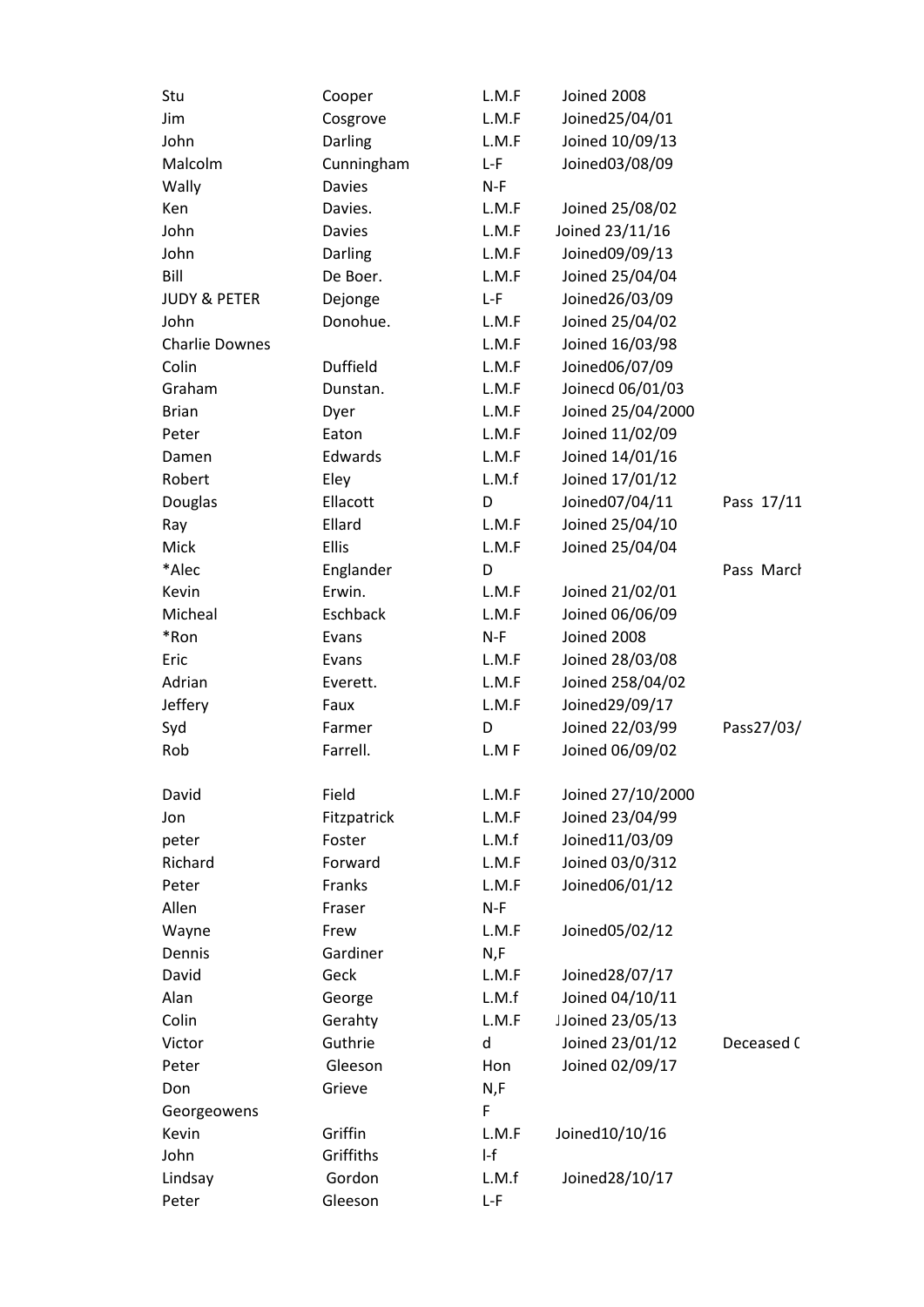| David            | Grierson        | L>M.F | Joined 29/05/15            |  |
|------------------|-----------------|-------|----------------------------|--|
| Geoff            | Hall            | L.M.F | Joined 16/03/98            |  |
| Arthur<br>George | Harrison        | L.M.F | Joined25/08/02             |  |
| John             | Hartigan        | L.M.F | Joined 22/03/99            |  |
| Athol            | Hatten          | D     | Pass 22/08,                |  |
| Gary             | Hauck           | L.M.F | Joined14/09/11             |  |
| Larry            | Hawkes.         | L.M.F | Joined<br>10-Mar           |  |
|                  |                 |       |                            |  |
| Don              | Henny           | L.M.F | Joined?                    |  |
| Trevor           | Hill            | L.M.F | Joined 26/10/2000          |  |
| Mike             | Holland         | N,F   |                            |  |
| Tony             | Hinder          | $N-F$ |                            |  |
| Rick             | Holmes          |       |                            |  |
| Wayne            | Holt            | L.M.F | Joined 25/04/01            |  |
| John             | Holze.          | L.M.F | Joined 16/03/98            |  |
| Barry            | Honan           | F     | Hon                        |  |
| lan              | Baldwin         | $N-F$ |                            |  |
| Barry            | Ingate          | D     | Pass03/03/                 |  |
| <b>GREG</b>      | searle<br>(SQE) | F     |                            |  |
| lan              | Jacobsen        | L.M.f | Joined11/01/09             |  |
| Max              | Jenkins.        | L.M.F | Joined 14/05/01            |  |
| Graham           | Johnson.        | L.M.F | Joined 25/04/06            |  |
| lan              | johnston        | L-F   |                            |  |
| <b>Bruce</b>     | Johnson.        | L.M.F | Joined 13/08/14            |  |
| Kevin            | Johnson.        | L.M.F | Joined 10/07/09            |  |
| Wally            | Jones           | N,F   |                            |  |
| Bill             | Johnson.        |       | Pass 20028                 |  |
| Richard          | Jones           | L.M.F | Joined 10/10/16            |  |
| Wally            | Jolley          | L.M.F | Joined 22/05/04            |  |
| Kel              | <b>Bankin</b>   | $N-F$ |                            |  |
| Anthony          | Kershaw         | L.M.f | Joined07/11/09             |  |
| Slade            | Kidner          | L.M.F | Joined 13/08/17            |  |
| Keith            | Kinch.          | L.M.F | Joined ?/03/99             |  |
| <b>Neville</b>   | King            |       | L.M.F Join Joined 06/02/10 |  |
| Gareth           | Kimberley       | L.M.f | Joined29/11/10             |  |
| Colin            | Knudsen         | L.M.F | Joined08/08/99             |  |
| Philip & Janette | Koy             | L.M.F | Joined 14/02/11            |  |
| Charles          | Kranenburg      | L.M.F | Joined 25/03/09            |  |
| Robert           | Laing           | L.M.F | Joined2016                 |  |
| Gerald           | Lange           | L.M.F | Joined 16/0398             |  |
| <b>Brian</b>     | Lawrence.       | L.M.F | Joined 16/03/98            |  |
| John             | Linder          | N.F   |                            |  |
| Maurie           | Lewis           | L.M.f | Joined 20/04/09            |  |
| *Wally           | Little.         | L.M.F | Joined 01/06/07            |  |
| Thomas<br>Athol  | Logan           | L.M.F | Joined 10/09/02            |  |
| Max              | Lollback.       | $N-F$ | Joined 25/04/05            |  |
| Des              | Lovett.         | L.M.F | Joined 25/08/02            |  |
| Brendan          | Lynch.          | L.M>F | Joined 19/09/02            |  |
|                  |                 |       |                            |  |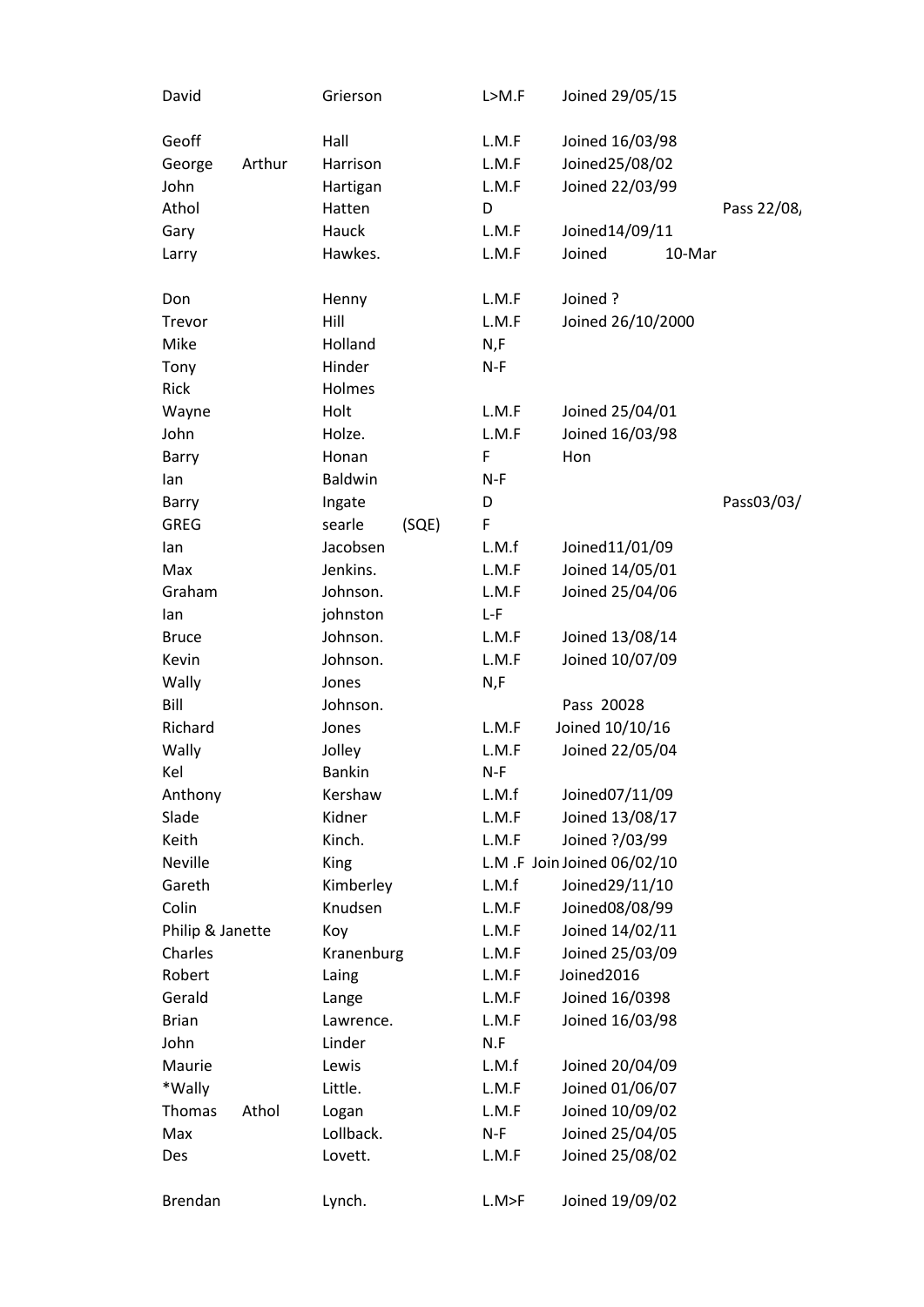| Jim           | Maguire       | L.M.F   | Joined 25/04/02       |            |
|---------------|---------------|---------|-----------------------|------------|
| Terry         | Manning       | L.M.F   | Joined27/04/09        |            |
| David         | Marland       | L.M.F   | Joined 10/06/02       |            |
| <b>Barrie</b> | Martin        | L.M.F   | Joined 26/03/99       | Deceased:  |
| Alex          | Martini.      | L.M.F   | Joined24/05/02        | Deceased 0 |
| Kenneth       | Matthews      | L, N, f | Joined01/06/10        |            |
| Lloyd         | Matthews      | L.M.F   | Joined 01/06/10       |            |
| Norm          | McCallum.     | L.M.F   | Joined ?/03/987       |            |
| john          | Mcdougall     | F       | Joined ?03/98         |            |
| Keith         | McDowall.     | L.M.F   | Joined ? 03/98        |            |
| Terry         | McDonnell     | L.M.F   | Joined 11/08/17       |            |
| Ted           | McEvoy.       | L.M.F   | Joined 20/08/03       |            |
| Rod           | McGregor      | L.M.F   | joined ?/04/98        |            |
| Jacqueline    | McKay         | $N-M$   |                       |            |
| *Denis        | McNeall.      | L.M.F   | Deceased              |            |
| Michael       | McGarth       | L.M.F   | Joined 01/02/12       |            |
| Bob           | Meares        |         |                       |            |
| Don           | Melvin        | N, F    |                       |            |
| John          | <b>Measrs</b> |         |                       |            |
| Don           | Mellow        | L.M.F   | Joined 16/03/98       |            |
| Doug          | Mephan        | L.M.F   | Joined 28/07/16       |            |
| Jim           | Mercer.       | L.M.F   | Joined 25/04/99       |            |
| Robert        | Meyer         | L.M.F   | Joined25/04/02        | Deceased   |
| Allan         | Miles.        | L.M.F   | Joined 15/08/02       |            |
| Deefa         | Millar        | L.M.F   | Joined 22/03/99       |            |
| Dave          | Milligan.     | L.M.F   | Joined 09/12/02       |            |
| Tom           | Mills.        | L.M.F   | Joined 25/04/04       |            |
| John          | Millsom.      | L.M.F   | Joined ?/03/99        |            |
| John          | Mitchell      | L.M.F   | Joined07/11/09        |            |
| Hugh          | McCormick     | L.M.F   | Joined 14/11/11       |            |
| Mal           | Monckton      | L.M.F   | Jooined 12/04/03      |            |
| Jim           | Morrison      | F       | Joined 25/04/09       |            |
| Wabe          | Mogridge-Khan | $N-F$   | Joined 05/12/11       |            |
| Frank         | Moylan        | L.M.F   | Joined 17/11/11       |            |
| James         | Mullins.      | L.M.F   | Joined ?/03/99        | Deceased2. |
| Nigel         | Murray        | L.M.F   | Joined07/11/09        |            |
| Michael       | Mutton        | L.M.F   | Join18/07/07ed        |            |
|               |               | $N-F$   |                       |            |
| Dan           | Nebaurer      | L.M.F   | Joined 07/12/17       |            |
| Gordon        | Nicholls.     | $N-F$   | Joined 22/03/03       |            |
| Robert        | O'Brien       | L.M.F   | Joined 01/07/14       |            |
| Bob           | O'Brien.      | L.M.F   | Joined 16/03/98       |            |
| Bob           | O'Doherty.    | L.M.F   | Joined ?/03/99        |            |
| Wayne         | Oldfield      | L.M.F   | Joined 25/04/08       |            |
| *FRED         | <b>OLSEN</b>  | L.M.F   | J21/11/07oined        |            |
| Pat & Sandy   | O'Reilly      |         | L.M.T Joined 20/10/17 |            |
| <b>GEORGE</b> | <b>OWENS</b>  | $N-F$   |                       |            |
| Kevin         | Parker        | L.M.f   | Joined29/10/17        |            |
| Graham        | Palmer        | $N-F$   | Joined 30/09/08       |            |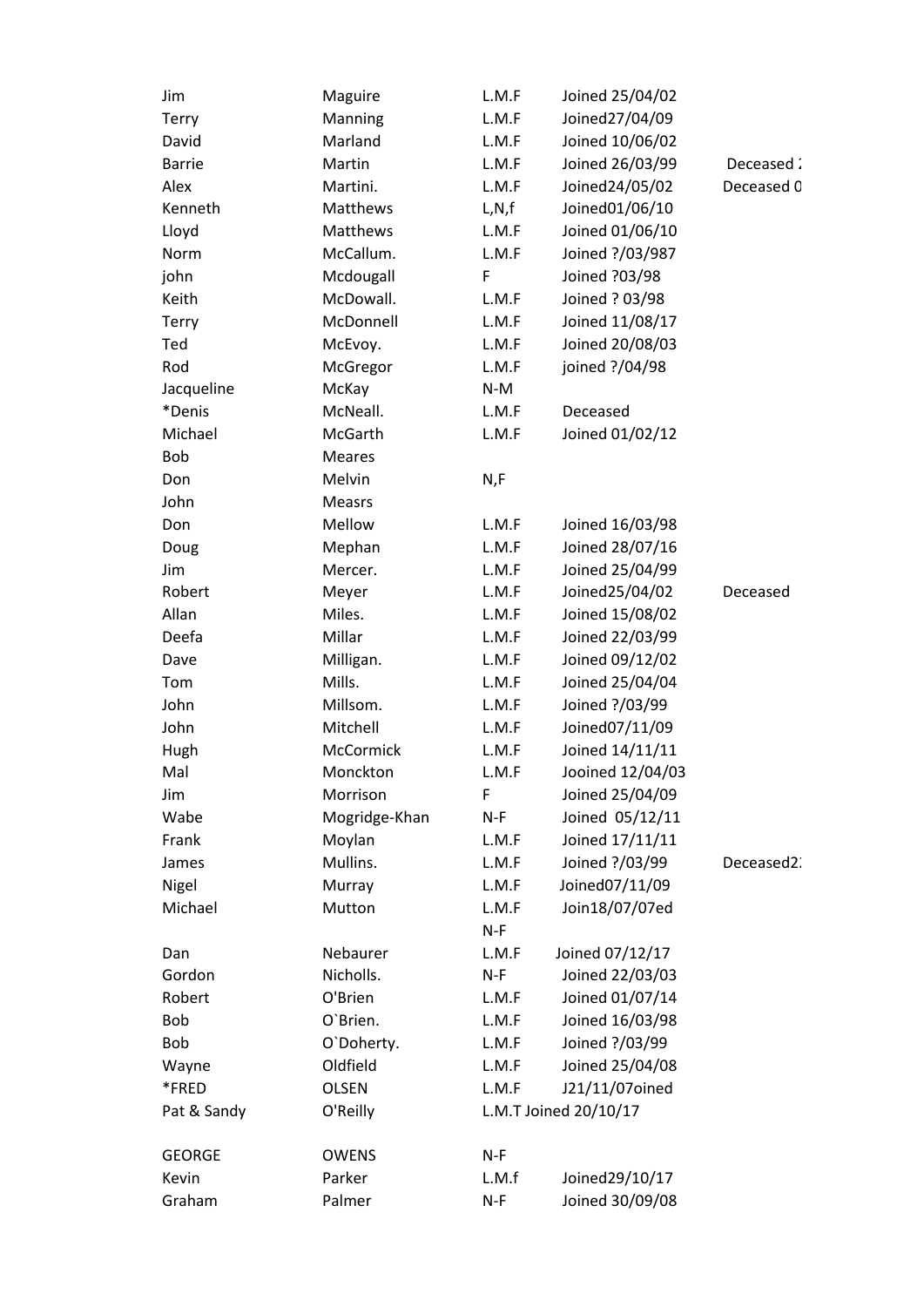| Barry        |             | Patrick       | L.M.F   | Joined 10/01/08   |            |
|--------------|-------------|---------------|---------|-------------------|------------|
| <b>Brian</b> |             | Patten.       | L.M.F   | Joined 24/06/02   |            |
| Phil         |             | Patterson     | L.M.F   | joined 23/10/09   |            |
| Kenneth      |             | Pratt         | L.M.F   | Joined 06/08/09   |            |
| Don          |             | Payne         | L.M.F   | Joined 10/11/09   |            |
| <b>Brian</b> |             | Peck.         | L.M.F   | Joined 20/04/2000 |            |
| Jeff         |             | Pedrina       | L.M.F   | Joined 10/06/02   |            |
| Michael      | David       | Pettigrew     | L.M.F   | Joined 31/08/04   |            |
| Carl         |             | Pick          |         |                   |            |
| Al           |             | Pickering     | L.M.f   | Joined 15/14/05   |            |
| Ray          |             | Piggott.      | $N-F$   | Joined 22/03/99   |            |
| Fredrick     | <b>BILL</b> | Pike          | L.M.F   | Jo05/12/11ined    |            |
| Don          |             | Pollock       | N.F     |                   |            |
| Kenneth      |             | Pratt         | L.M.F   | Joined 08/12/16   |            |
| Des          |             | Pryce.        | L.M.F   | Joined 25/03/4/03 |            |
| John         |             | Prowse        | L.M.F   | Joined 14/05/15   |            |
| John         |             | Rae           | L.M.F   | Joined 28/01/05   |            |
| Charlie      |             | Ramsay.       | L.M.F   | Joined 04/09/03   |            |
| Barry        |             | Redshaw.      | L.MD    | Joined ?/03/99    | Deceased ( |
|              |             |               |         |                   |            |
| Peter        |             | Robinson      | D       |                   |            |
| Frank        |             | Robinson      | L.M.F   | Joined 24/01/12   |            |
| Fred         |             | Robinson      | L.M.F   | Joined25/03/09    |            |
| Reg          |             | Rockliff.     | L.M.F   |                   | Deceased   |
| Allan        |             | Rogers.       | L.M.F   | Joined /04/98     |            |
| $\ast$       | Dennis      | Roles.        | N-M     |                   |            |
| Fred         |             | Romeyn.       | L.M.F   | Joined 30/04/03   |            |
| Geoffrey     |             | richardson    | F       |                   |            |
| Peter        |             | Richardson    | D       | Pass 01/03/12     |            |
| Geoffrey     |             | Rich          | L.M.F   | Joined11/02/17    |            |
| Jim          |             | Ryle          | L.M.F   | Joined 01/06/15   |            |
| Richard      |             | Salter        | L.M.F   | Joined 07/07/09   |            |
| Wally        |             | Salzmann.     | $N-F$   | Joined 25/04/03   |            |
| John         |             | Sambrooks.    | L.M.F   | Joined 10/09/02   |            |
| Malcolm      |             | Sayers        | L.M.F   | Joined07/07/09    |            |
| Noel         |             | Schubert      | L.M.F   | Joined 08/11/09   |            |
| Graeme       |             | Schubert.     | L.M.F   | Joined 25/04/99   |            |
| Len          |             | Scarse        | L.M.F   | Joined 25/04/97   |            |
| John         |             | <b>Scully</b> | D       | Joined 18/04/09   | Deceased   |
| Greg         |             | Searle        | L.M.F   | Joined 1/05/02    |            |
| John         |             | Sharley       | L.M.f   | Joined 02/07/07   |            |
| Barry        |             | Sharman       | L.M.f.D | Joined 08/11/09   | Deceased   |
| Rodney       |             | Sharpe        | L.M.F   | Joined 13/11/.11  |            |
| Allan        |             | Shaw.         | $L-F$   | Loined 12/12/01   |            |
|              |             | Sommer        | ۶.      |                   |            |
| Tony         |             |               |         |                   |            |
| Nevell       |             | Smallwood.    | L.M.F   | ? / 03 / 99       | Deceased 2 |
| Craig        |             | Smith         | L.M.F   | Joined09/10/16    |            |
| Jeff         |             | Smith         | $N-F$   |                   |            |
| Peter        |             | Smith         | L > M.F | Joined ?/04/2000  |            |
| John         |             | Smith.        | L.M.F   | Joined 13/02/07   |            |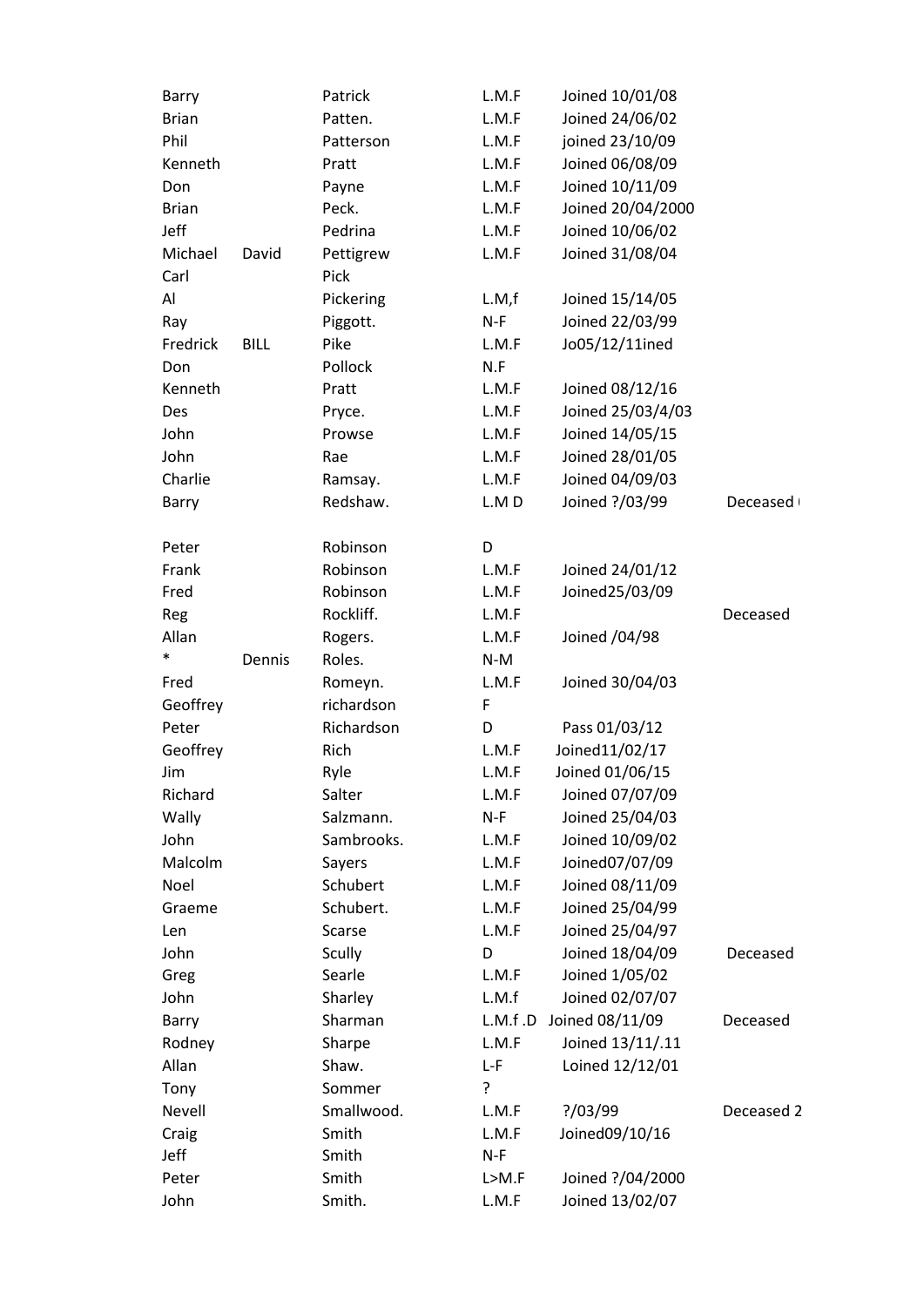|             | Paul           |       | Smith.       | L.M.F            | Joined 08/05/01     |            |  |
|-------------|----------------|-------|--------------|------------------|---------------------|------------|--|
|             | John           |       | Staal        | N, F             |                     |            |  |
|             | Stuart         |       | Spinks.      | L.M>F            | Joined 11/06/04     |            |  |
|             | Barry          |       | Stephenson   | L.M.F            | Joined 25/04/98     |            |  |
|             | Ken            |       | Stone        | L.M.f            | Joined 04/1/08/07   |            |  |
|             | $\ast$         | Peter | Strong.      | L.M.F            | Joined15/04/09      |            |  |
|             | Edward         |       | Strugnell    | L.M.F            | Joined 25/04/98     |            |  |
|             | <b>Bradley</b> |       | Stuart       | $L-F$            |                     |            |  |
|             | Robert         |       | St John      | L.M.f            | Joined?             |            |  |
|             | John           |       | Tait         | L.M.F            | Joined 25/06/15     |            |  |
|             | David          |       | Taffe.       | L.M.F            | Joined 31/05/02     |            |  |
|             | Peter          |       | Thom         | L.M.F            | Joined 06/11/09     |            |  |
|             | Terry          |       | Topping.     | $N-F$            | Joined 25/<br>8-Feb |            |  |
|             | ken            |       | trim         | L.M.F            | Joined 13/12/07     |            |  |
|             | Max            |       | Turner.      | L.M.F            | Joined25/04/98      | Deceased 2 |  |
|             | Chas           |       | VanHulsenTop | L.M.F            | Joined 13/04/17     |            |  |
|             | Trevor         |       | Wallace      | L.M.F            | Joined11/09/17      |            |  |
| MSGT.<br>J. |                |       | Walusiak.    | <b>AMERICIAN</b> |                     |            |  |
|             | <b>GRAEME</b>  |       | <b>WARD</b>  | L.M.F            | Joined 21/06/08     |            |  |
|             | <b>Nick</b>    |       | Watling      | L.M.F            | 08/0815             |            |  |
|             | Judy           | John  | Webster      |                  | Joined ?/03/98      |            |  |
|             | Ken            |       | White        | L.M.F            | Joined09/07/09      |            |  |
|             | Noel           |       | White        | L.M.F            | Joined 18/09/06     |            |  |
|             | Ross           |       | Wilcox       | L.M.F            | Joined ?04/98       |            |  |
|             | Mark           |       | Willcocks    | $N-F$            | Joined25/12/2000    |            |  |
|             | R.             | C     | Winckel      | L.M.F            | Joined 06/01/04     |            |  |
|             | Dennis         |       | Window.      | L.M>F            | Joined 11/06/98     |            |  |
|             | Bob            |       | Williams     | L.M.f            | Joined14/03/12      |            |  |
|             | Joe            |       | Wilson       | N.F              |                     |            |  |
|             | Phillip        |       | Wood         | N, N             |                     |            |  |
|             | Bill           |       | Wilshire     | L.M.F            | Joined07/10/02      |            |  |
|             | George         |       | Wooldridge   | L.M.f            | Joined19/05/09      |            |  |
|             | Ron            |       | Workman.     | L.M.F            | Joined06/02/17      |            |  |
|             | <b>Neville</b> |       | Young        | L.M.F            | Joined 17/08/17     |            |  |
|             | Jock           |       | Young        | L.M.F            | Joined ?/04/97      |            |  |
|             | Len            |       | Bebbington   | F                |                     |            |  |
|             | Kenneth        |       | Matthews     | F                |                     |            |  |
|             | Jim            |       | Maguire      | F                |                     |            |  |
|             | Dennis         |       | Hawtin       | $N-M$            |                     |            |  |
|             | Adlai          |       | Dehal        | $N-M$            |                     |            |  |
|             | Ken            |       | Howard       | $N-M$            |                     |            |  |

These column are waiting ror your name please join us all WALLABY AIRLINES ARE WELCOME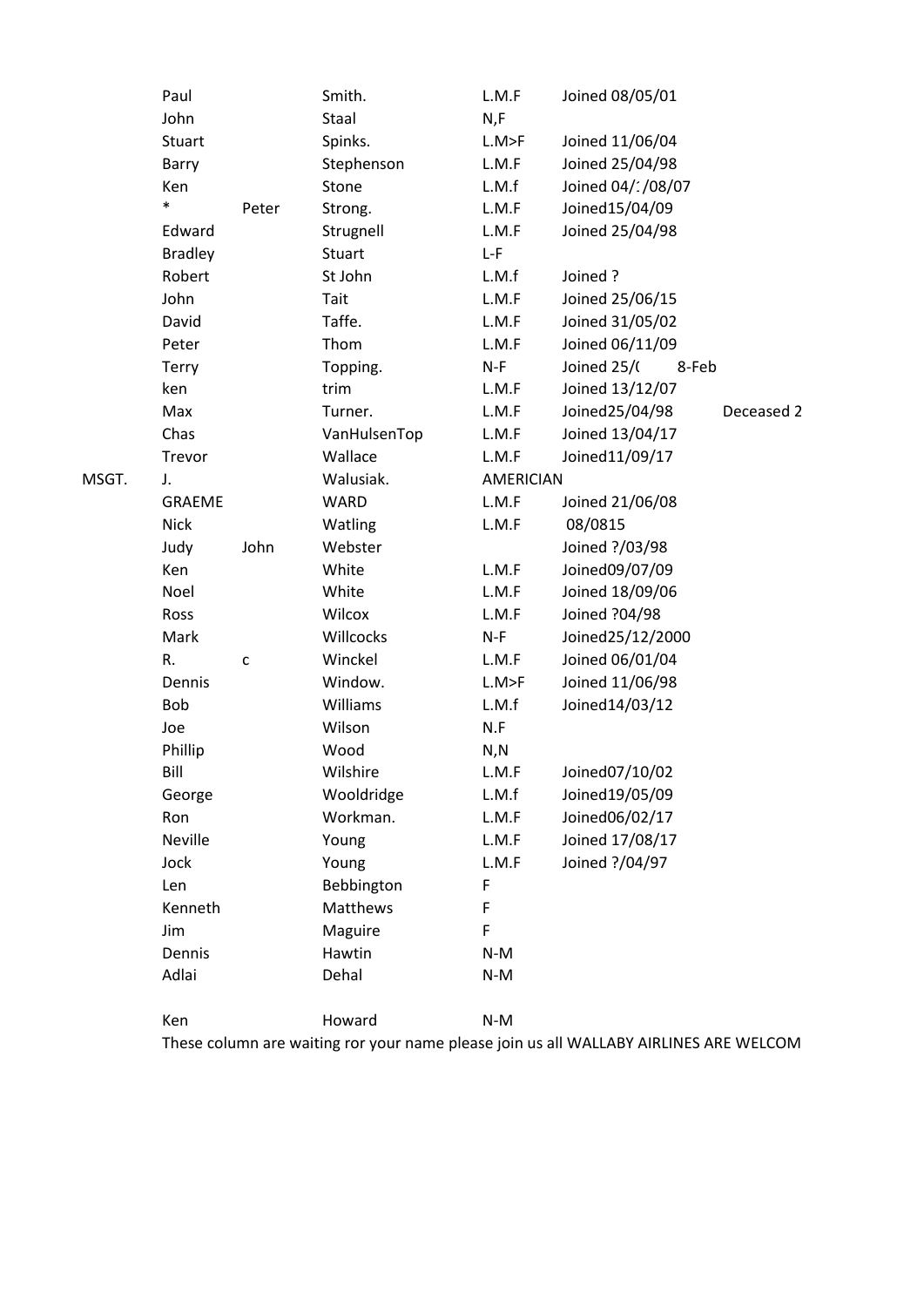Warren M.Adam N.M.N.F

John Staal N-M 0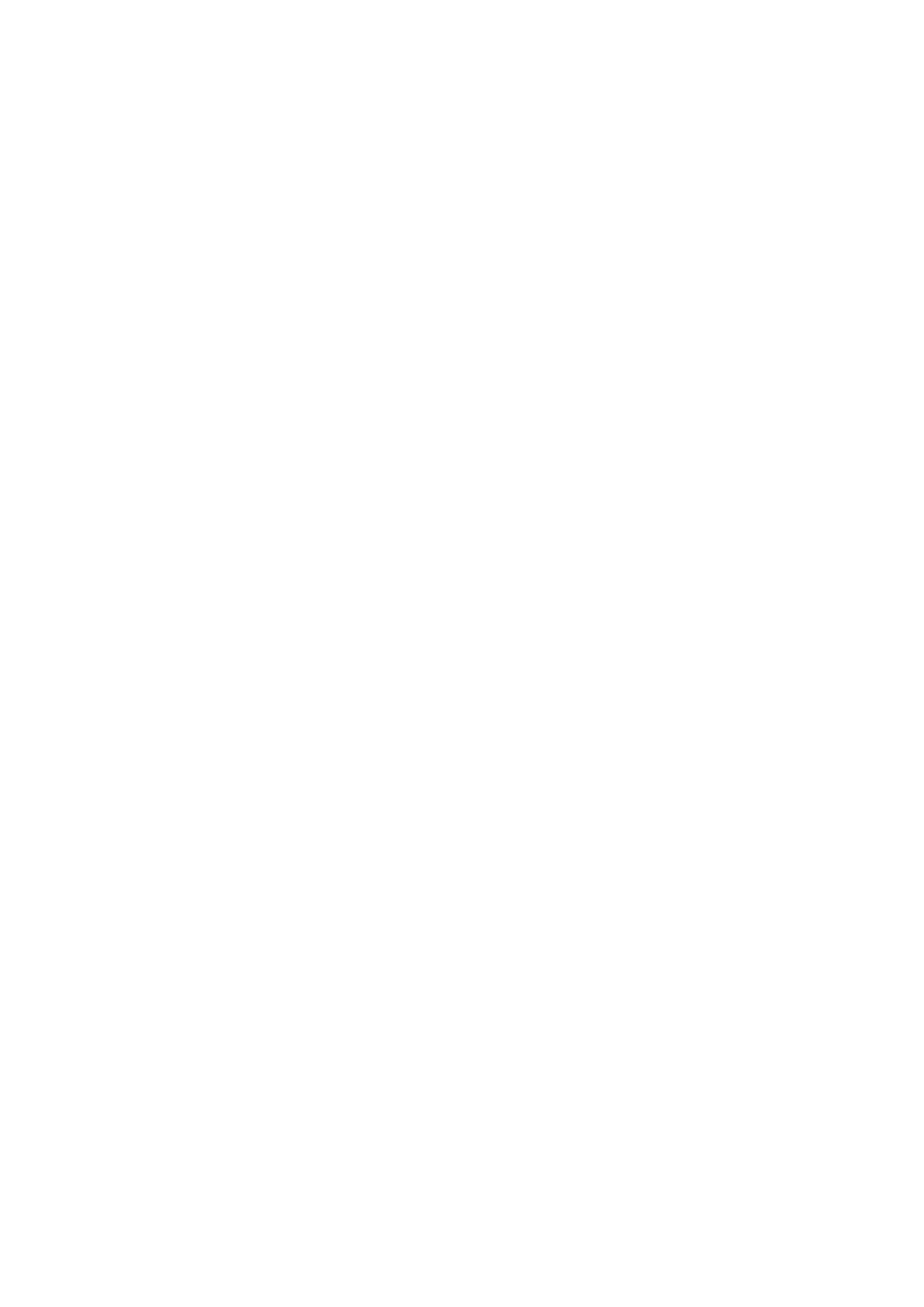$/2016$ 

า 2016

2011

3/10/2015 aged 92 Yrs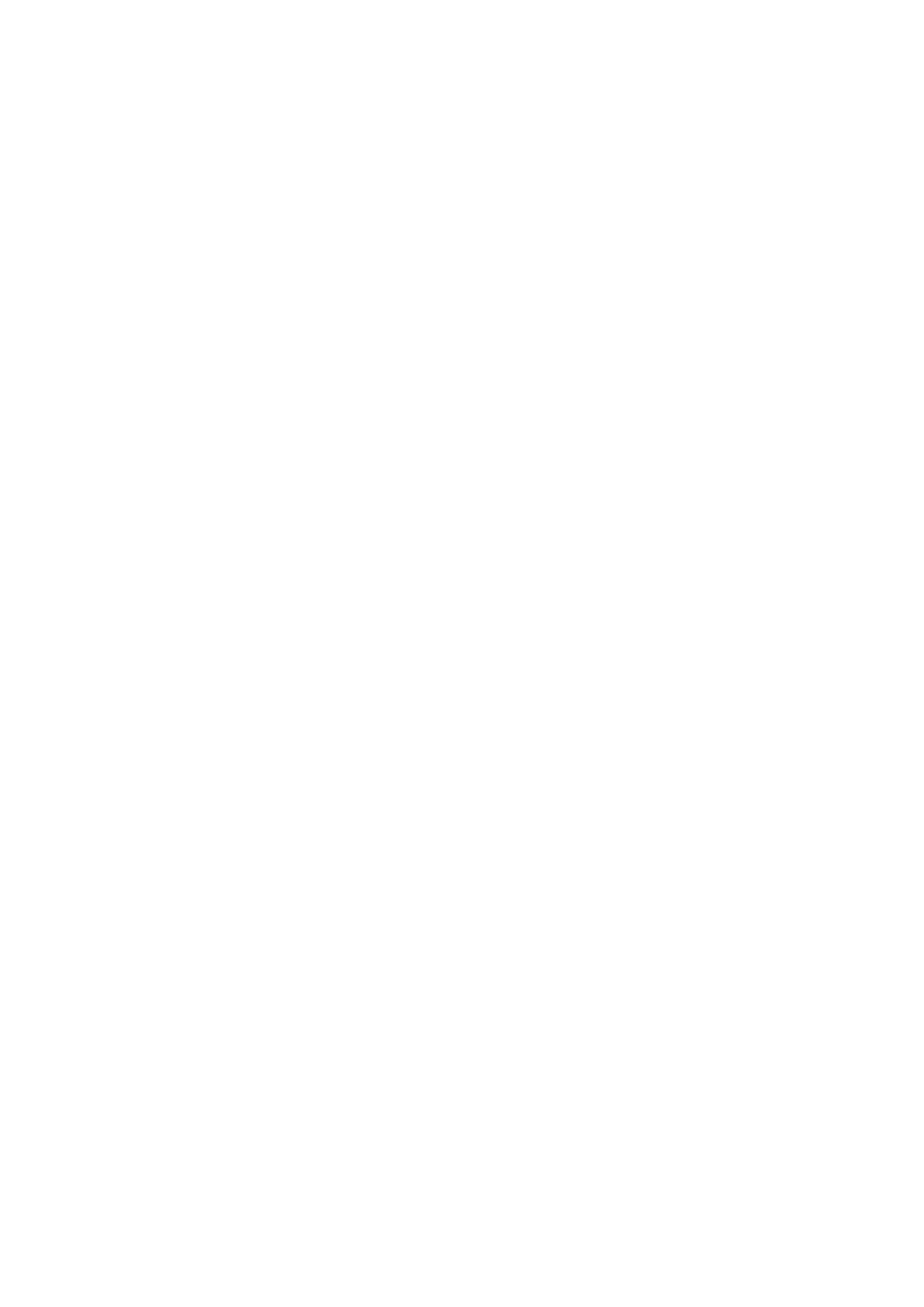6/11/2017

01/08/2017 Aged 95 Yrs

015